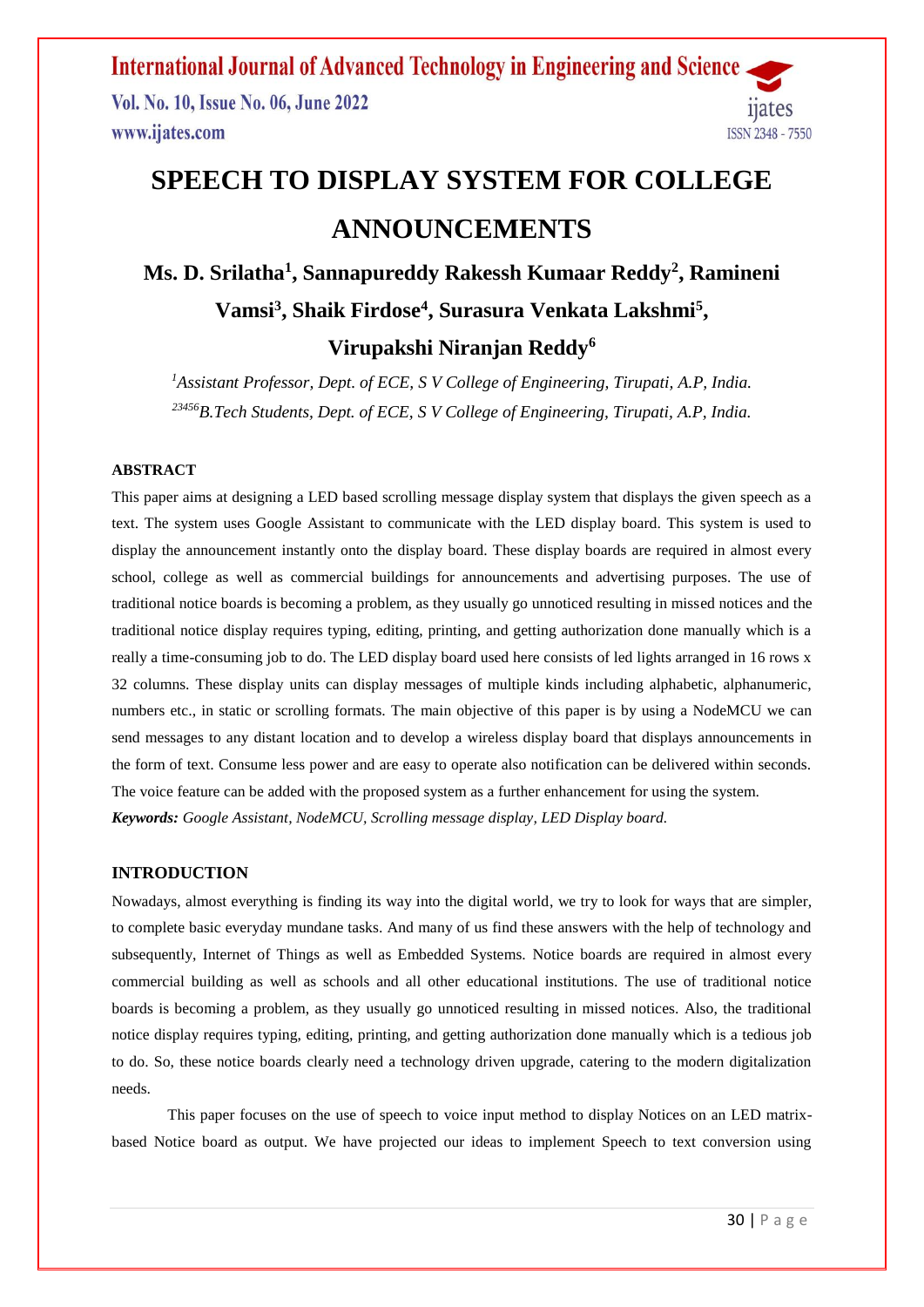## **International Journal of Advanced Technology in Engineering and Science** Vol. No. 10, Issue No. 06, June 2022 **nates** www.ijates.com **ISSN 2348 - 7550**

Google Assistant and display the resultant output. This saves time and eliminates chances of forged authorization with the help of a secure Google account.

#### **LITERATURE REVIEW**

By Diptanuprasad Chakraborty, Shubham Yadav, Sona Rathore, Sunil Kumar, Ruchita Agarwal, Pallavi Chandrakar.

This system introducing the overall design of "Smart rolling LED Display using Arduino and Bluetooth" with low cost and user can access multiple applications. If anyone wants to display the message, they can send message through using android Bluetooth by using this paper. This paper deals with advanced wireless Arduino development board. The main objective of this paper is to design a wireless board that displays messages sent from android phone user using Bluetooth. The main controlling device of the whole system is Arduino. Matrix LED Display module, Bluetooth module are interfaced to Arduino and android development tool with APK application. The introducing concept of wireless technology using Bluetooth in the field of communication we can make our communication more efficient and faster, with higher efficiency. We can display the messages with less errors and maintenance. This model can be used very efficiently used in schools, chain restaurants in colleges wherein students and staffs can be informed simultaneously in time.

#### **EXISTING METHOD**

The existing system was implemented using Bluetooth technology, which is a wireless system, but the range of Bluetooth is very short. So, this system can be implemented within short ranges only. If the user wants to change the message it needs to be done using a Bluetooth device and hence the person needs to be present at the location of the display board. It means the message cannot be changed from wherever or whenever.

#### **Disadvantages of the existing method:**

- Range of operation
- Person should write the message
- Less secured.

#### **PROPOSED METHOD**

This is a scrolling message display, which might be utilized as the digital notice board, and moreover a Wi-Fi transceiver, that will be that the most recent innovation utilized for communication between the mobile and the embedded devices. System can work like once the user desires to display or update the notice board.

This proposed system consists of an Arduino controller as a main controller, NodeMCU, and a P10 LED Matrix to display the notice. The notice that must be updated on the notice board is sent to Arduino using Google voice assistance via NodeMCU which is connected to the Arduino. So that we can send messages from anywhere.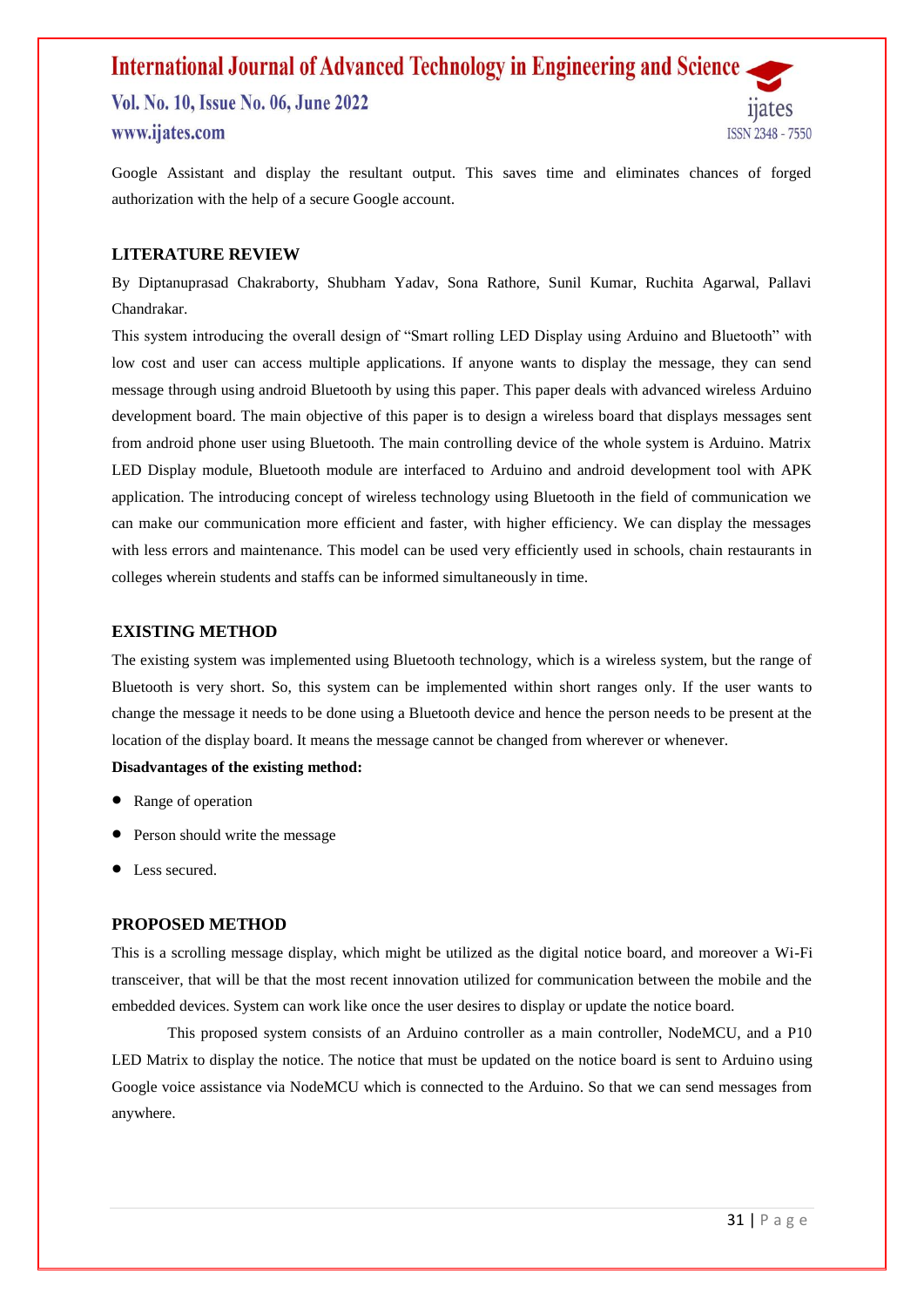# **International Journal of Advanced Technology in Engineering and Science** Vol. No. 10, Issue No. 06, June 2022 **nates** www.ijates.com **ISSN 2348 - 7550**

#### **Block Diagram**



#### **METHODS OR TECHNIQUES USED**

The Arduino integrated development environment (IDE) is a cross-platform application (for Windows, macOS, Linux) that is written in the programming language Java. It is used to write and upload programs to Arduino compatible boards, but also, with the help of 3rd party cores, other vendor development boards. The source code for the IDE is released under the GNU General Public License, version 2. [Arduino](http://arduino.cc/) is an open-source platform used for building electronics projects. Arduino consists of both a physical programmable circuit board (often referred to as a [microcontroller\)](http://en.wikipedia.org/wiki/Microcontroller) and a piece of [software,](http://arduino.cc/en/Main/Software) or IDE (Integrated Development Environment) that runs on your computer, used to write and upload computer code to the physical board. The Arduino platform has become quite popular with people just starting out with electronics, and for good reason. Believe it or not, those 10 lines of code are all you need to blink the on-board LED on your Arduino. The code might not make perfect sense right now, but, after reading this tutorial and the many more Arduino tutorials waiting for you on our site, we'll get you up to speed in no time! The Arduino IDE employs the program argued to convert the executable code into a text file in hexadecimal encoding that is loaded into the Arduino board by a loader program in the board's firmware.

IFTTT is both a website and a mobile app. The acronym stands for 'If This, Then That'. The service launched in 2010 with the following slogan: "Put the Internet to work for you". It's changed a lot over the years, however. Currently, with IFTTT, you can connect all your "services" together so that tasks are automatically triggered and completed. There are numerous ways you can connect all your services - and the resulting combinations are called "Applets". Applets essentially automate your daily workflow, whether it's managing smart home devices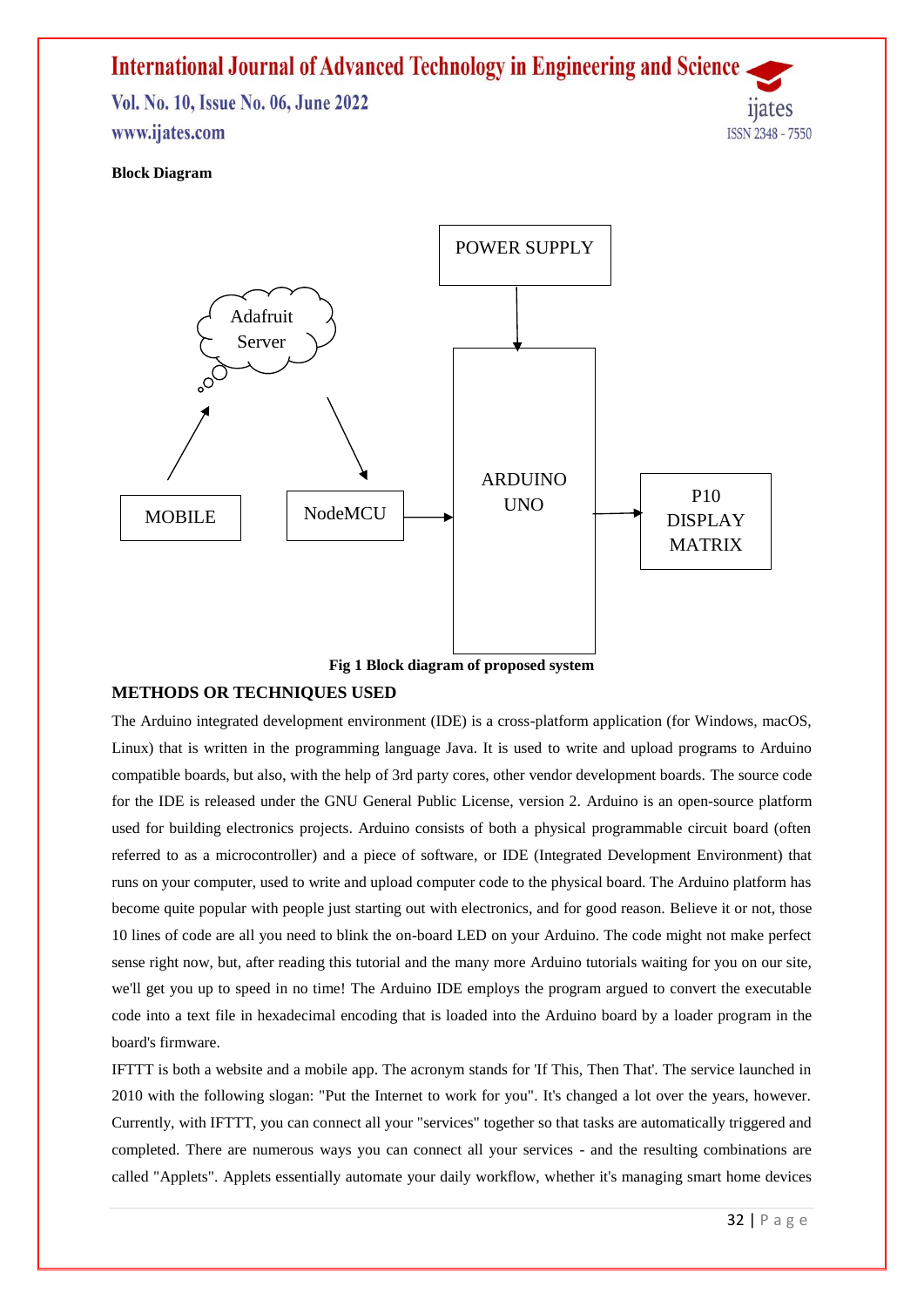# **International Journal of Advanced Technology in Engineering and Science** Vol. No. 10, Issue No. 06, June 2022 www.ijates.com **ISSN 2348 - 7550**

or apps and websites. So, for instance, if you own the Philips Hue smart lighting system, you could use IFTTT to automatically turn on a light every time you're tagged in a Facebook photo.

# **RESULT**

The message needs to be displayed on the scrolling display system is given as a speech using the google assistant which converts the speech into the text and uploads the data to the cloud server.



**Fig 2 Speech given through Google Assistant Fig 3 Messages uploaded in the cloud server**

| <b>From</b><br>05/21/2022, 8:00 PM      | To.<br>Update Clear<br>05/21/2022, 8:29 PM |       |
|-----------------------------------------|--------------------------------------------|-------|
| CPrev First                             | $page \mid +$ of 1                         | $-12$ |
| Created at                              | Location<br>Value                          |       |
|                                         | 2022/05/21 8:29:29. welcome to SV colle    | ×     |
|                                         |                                            | ×     |
| 2022/05/21 8:28:12. ECE department      |                                            | ×     |
| Record 1 through 3 of 4 (75.00% Insded) |                                            |       |
| Appears on Dashboards                   |                                            |       |
| . LED Matrix                            |                                            |       |



**Fig 4 Message displayed on the LED panel Fig 5 Message displayed on the LED panel** 



# **ADVANTAGES**

- 1. No need of any cables for displaying the new information on the LED display.
- 2. It is very easy to operate and consumes less power
- 3. The whole setup of notice board is portable.

## **APPLICATIONS**

- 1. This system is mainly used in organizations, schools, and colleges.
- 2. The applications of wireless notice board also include public places like bus- stands, railway stations, airports, shopping malls and parks to display the information wirelessly.

## **CONCLUSION**

This is a notice board that uses P10 LED display. In this paper we are going to develop a display system, to which speech input will be provided, using Google Assistant. The speech input will be converted to text output